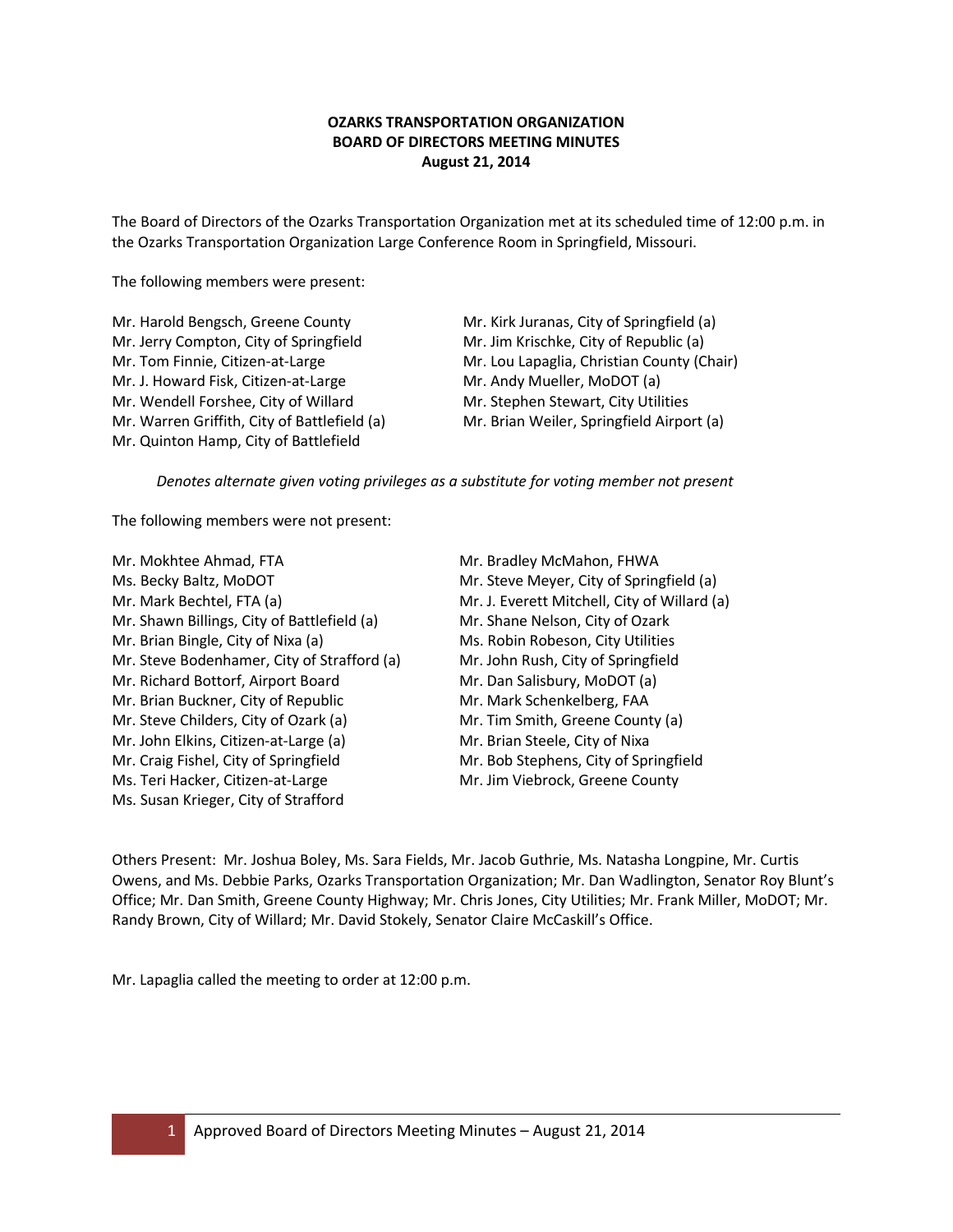### **I. Administration**

### **A. Introductions**

### **B. Approval of Board of Directors Meeting Agenda**

Ms. Fields mentioned the agenda had been revised to include approval of the Transportation Planning Process Certification.

Mr. Finnie made the motion to approve the Board of Directors Meeting Agenda. Mr. Fisk seconded the revised meeting agenda and the revised motion was carried unanimously.

# **C. Approval of the June 19, 2014 Meeting and the July 22 E-Meeting Minutes**

Mr. Hamp made the motion to approve the June 19, 2014 Minutes and the July 22, 2014 E-Meeting Minutes. Mr. Weiler seconded and the motion carried unanimously.

## **D. Public Comment Period**

None.

# **E. Executive Director's Report**

Ms. Fields introduced the new staff member, Joshua Boley. She stated that his degree is in Mass Communication from Missouri Southern. He has worked primarily in print media, newspapers, and magazines and is skilled in graphic design. He will be helping with public relations, Sunshine Law compliance, social media, publications, and graphic design.

She stated, as everyone is probably aware, Amendment 7 failed. Mr. Guthrie, the OTO GIS Technician made the map of the election results, where it passed and failed. It did not fare well in the OTO area. There is no plan B. In 2017, the funding levels are projected to be below maintenance levels. In 2020, MoDOT will not be able to match federal funding that is received. If nothing is approved between now and then, that is what the future looks like. As an organization, the OTO learned a lot about public input, since the OTO ran the public input campaign along with the Springfield Chamber. The OTO developed the MindMixer site. There were 900 participants that is pretty impressive, considering that the most before was 100. Staff learned about making signs, purchasing billboards and using social media. Two times a boost was used to reach about 700 to 800 people. Staff learned a lot about marketing and public input, which will be used in future transportation planning.

The fiscal year ended on June 30 and the OTO is within budget and federal law compliance. The auditor has been in this week and is wrapping up. As far as staff can tell, it is going well. There will be a report on that later, perhaps the October Board meeting if the auditor can get it completed in time.

Ms. Fields stated that she sits on the AMPO Policy Committee. The Committee has been working on comments for the Performance Measures. MAP-21 came out with Performance Measures. There is a handout on the measures. So far, USDOT has released Safety Performance Measures and the Association of MPOs has drafted comments to reflect the MPOs across the nation. There are also draft comments on the statewide planning rule.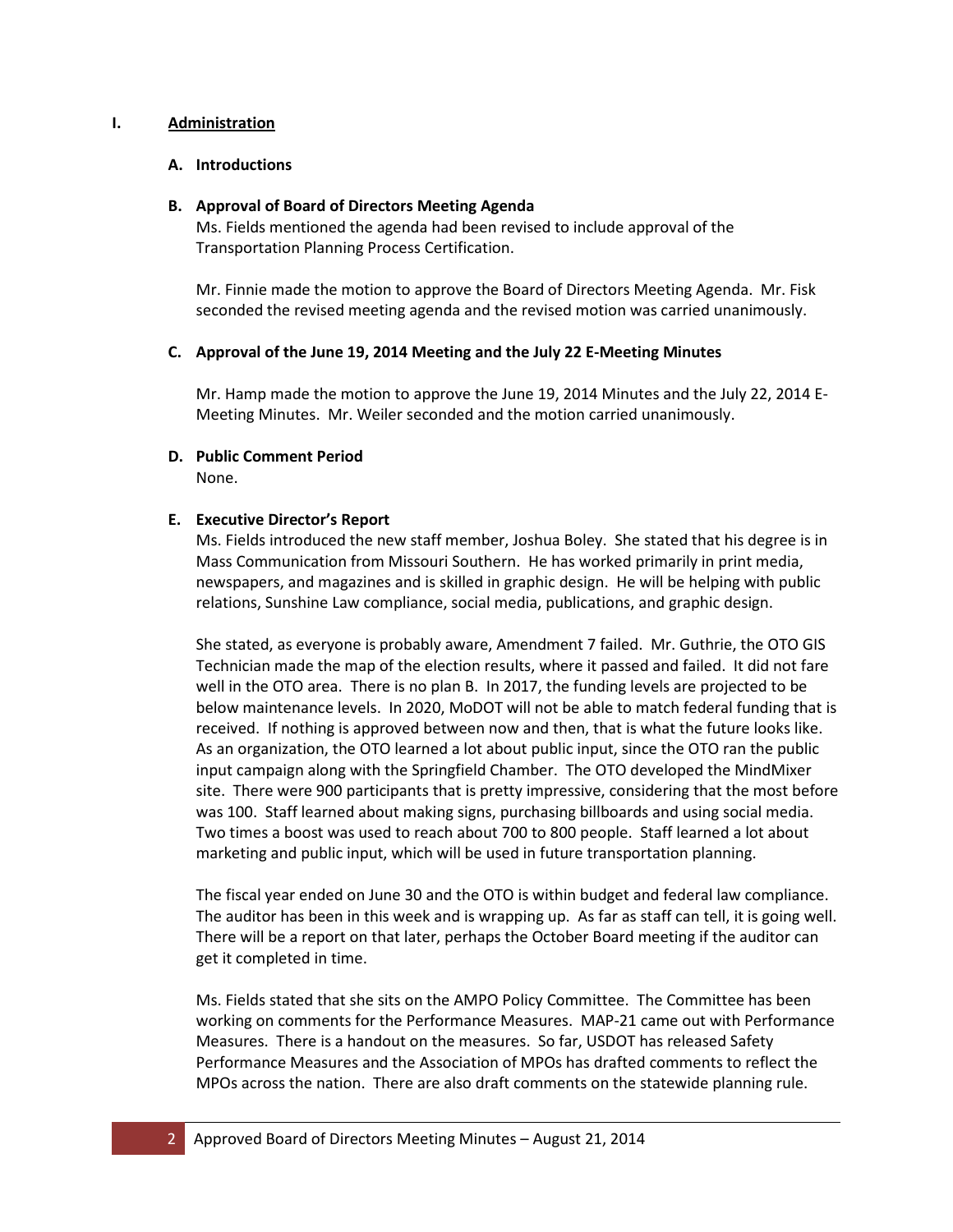There will be comments on each of the performance measures as the measures come out. The federal guidance is nonspecific.

The OTO is anticipating some funds for the Transportation Alternative Program this Fall. The OTO will be making awards on the funding in December with the applications available in September. There is about \$1 million available. There will also be 5310 and 5339 Transit awards this fall. The OTO is waiting for MoDOT to finish the Statewide Transportation Management Plan to be completed to move forward on the Transit funding. There is increased funding in the 5310 program.

The Travel Demand Model is mostly completed. There are some additional scenarios being run, such as if all the priority projects on the list are built and the effects on congestion. There are other scenarios that the OTO is waiting on, but hopefully the contract will be closed out and it will be finished soon.

Staff is starting to work on the Major Thoroughfare Plan and some additional classifications with that for the rural areas. This is being done in anticipation of the Long Range Transportation Plan Update. The Major Thoroughfare Plan will be done first then the whole Long Range Transportation Plan update. Staff has been working on outlining the data collection needs for the Congestion Management Program, which is updated every 3 to 5 years. The collection starts in 2014 for the data in 2015 needed for the plan in 2016. That is a federally required report.

Mr. Juranas inquired if the MoDOT Director had talked about the short term funding situation. Mr. Mueller stated that there had been a lot of discussion, in particular about the cost share program. As of right now, it is not being reinstated, but staff is hopeful that it will be. MoDOT is not losing all of the funding, just the lost opportunity of more. MoDOT is not out of funds now, the directives are the same, to take the best care of what the State has for as long as the State can, and also to concentrate on safety. The staff numbers are going to stay, there is no plan B that involves downsizing.

#### **F. Legislative Reports**

Mr. Wadlington stated that Congress is on recess. Before Congress left, the Highway Bill was extended until May. Senator Blunt is writing a letter of support for the City of Springfield's West Wye Railroad Relocation Program. The City of Springfield is trying to find funds for the Positive Train Control which has been mandated for some time now. The grant application is for \$1.5 million to offset those costs from the federal mandate. The City has invested more than \$1 million into the program so far. BNSF has not invested any money as of yet. There might not be a long term Highway Bill until Congress gets past the presidential elections in 2016.

Mr. Fisk commended Mr. Wadlington for always being at the OTO meetings and for being accessible.

#### **II. New Business**

#### **A. Administrative Modifications Number Three and Four to the FY 2014-2017 TIP**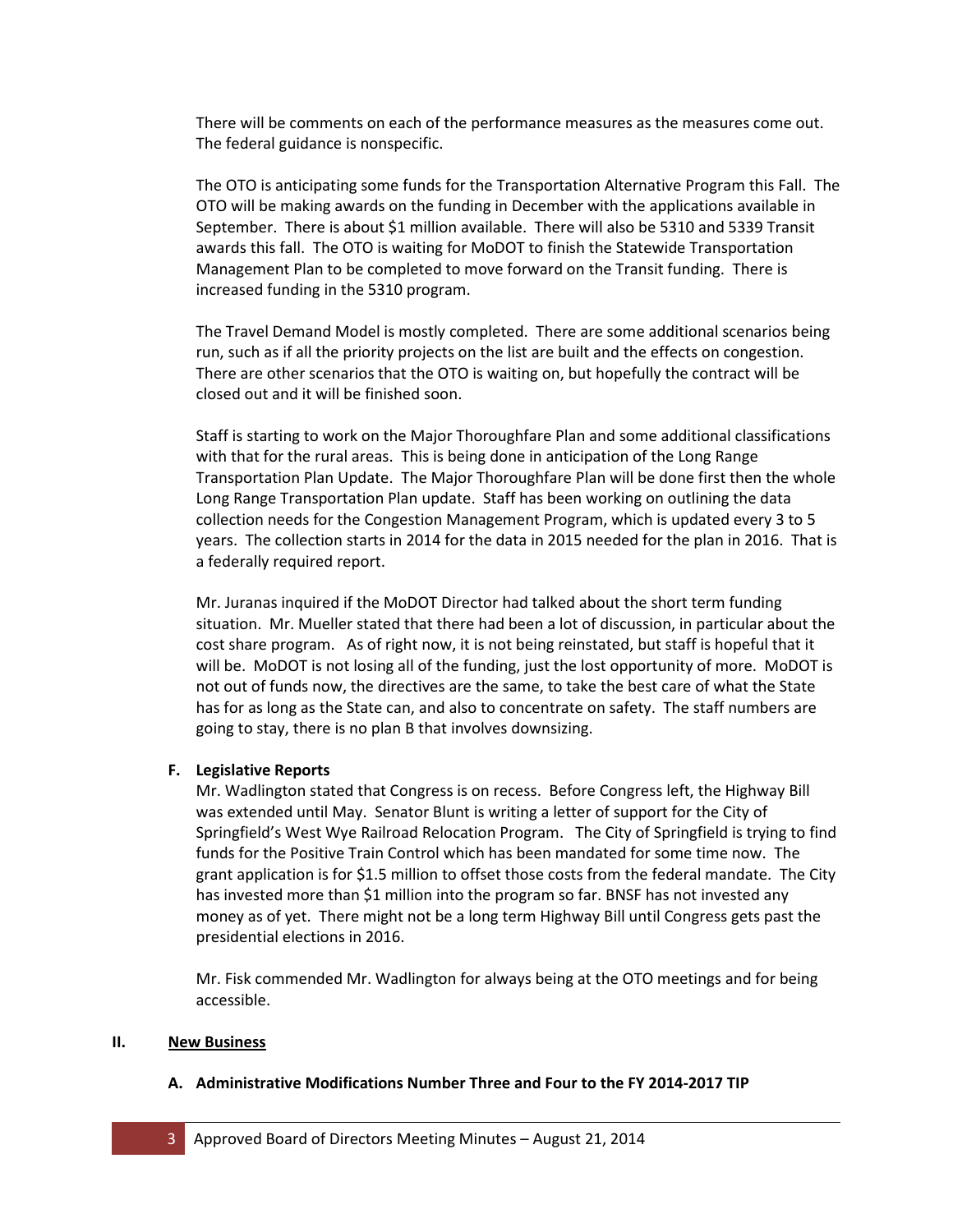Ms. Longpine stated that there are two separate modifications to the 2014-2017 TIP. Administrative Modifications are modifications that staff can make based on a set criteria that do not reflect major changes in the TIP. Administrative Modification Number 3 was moving the Kansas Expressway and Broadmoor project for 2017 to 2014. MSU indicated plans to go ahead and work on that project this summer. The second one is a combination of steps, but basically it is for Route 65 pavement improvements at Sunshine. This was part of a bigger project, which was separated, then the funding was consolidated into FY 2015. The second part of Administrative Modification 4 is to correct some funding changes in the Campbell/Plainview Phase III. This is to reflect the final project costs.

#### **B. Draft FY 2015-2018 Transportation Improvement Program**

Ms. Longpine stated that as the OTO wraps up projects in the 2014-2017 TIP, it is time to look at the next four years of funding. The TIP represents projects that are priorities in the Long Range Transportation Plan that are moving forward to construction. It is a four year program of projects. It also contains projects that help work towards the Performance Targets. The TIP includes two different kinds of projects, those that include federal funding, no matter what the amount, and those that are considered regionally significant regardless of the funding source. At the end of the day, the OTO has to show that there is enough money coming in to complete the projects. TIP development includes projects solicited from the jurisdictions and agencies, as well as public input. There is a subcommittee that reviews the draft, then it goes out for public comment on the proposed projects. It goes through the Technical Planning Committee and then the Board of Directors before USDOT sees it.

There are a few changes this year over what was seen in last year's TIP. One is a template change in the online software that allows OTO to better show the various funding amounts in the TIP. The advance construction is also being handled differently this year. Last year and in previous years' TIPS, advance construction projects, were shown. Advance Construction means that MoDOT basically uses state funds to complete the project with the understanding that when federal funding becomes available, the project is reimbursed at a later date. The project is able to move forward before federal funding is available. The TIP used to show that programmed with some pluses and minuses coming back in, those numbers can change based on the availability of the federal funding. Now it is listed as MoDOT and MoDOT AC. MoDOT is the regular funding and the MoDOT AC is the money that the region expects to get federal reimbursement for later.

There was some input on the initial development of the TIP. Some of it involves widening Nicolas Road, especially at Inman Intermediate, there are a lot of activities that go on there in addition to the school itself. Oak Grove Neighborhood, near Oak Grove and Sunshine in Springfield, is looking for a series of neighborhood roadway and sidewalk improvements. There was also input for improved transit and paratransit service. Someone thanked the area for the improved bicycle lanes and signage throughout the City of Springfield, as well as the sidewalk improvements. The public input, as well as the public comments received on the TIP, are included in the last section of the TIP. It also has the OTO response. When the OTO responds to the public input, the relevant jurisdiction is included to provide feedback as well.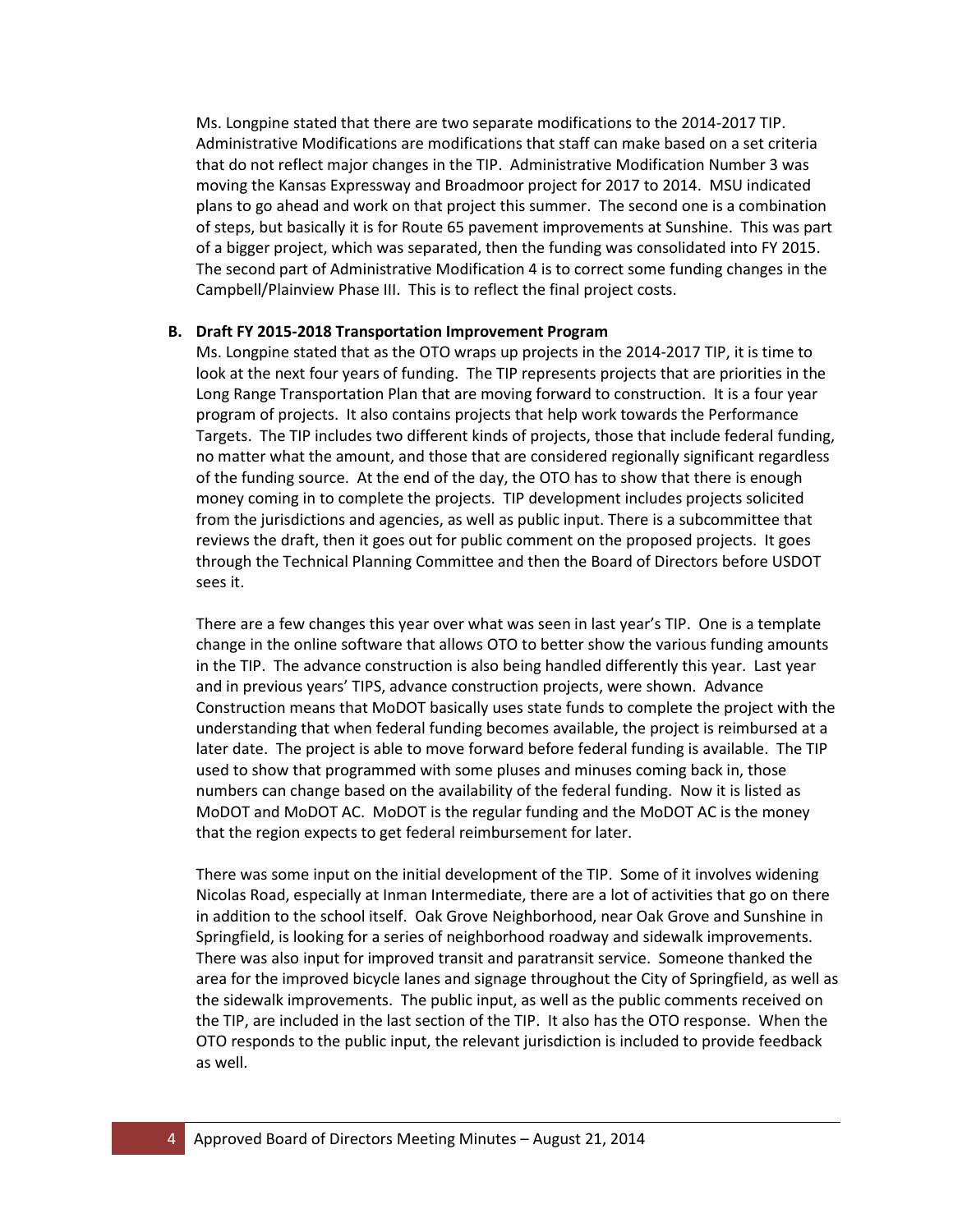To solicit public comment, there were drafts available in a variety of places throughout the region. There was a notice published in the News-Leader and the Community Free Press. The comment that was received was that money should be spent on passenger rail, so that there are additional ways for people to travel around the state instead of having to drive everywhere.

Ms. Longpine presented a PowerPoint on the contents of the TIP. It is attached to the back of the minutes. She stated that there was a handout with some additional changes.Staff was working with MoDOT to finalize some of the final numbers on several projects. The financial pages were updated to reflect those changes. It includes 65/CC/J, originally that was showing all MoDOT and all MoDOT AC, but did not correctly show the STP-Urban funding that Christian County was showing towards that project. The Division/65 Interchange, had changes on how it relates to the STIP. Two of the other projects were more of clarification on the years that the funding is anticipated to be converted or to go to construction.

Mr. Juranas made the motion to approve the FY 2015-2018 TIP. Mr. Fisk seconded and the motion was approved unanimously.

#### **C. Transportation Alternatives Program Application**

Ms. Longpine stated that this program is what used to be known as the Transportation Enhancements. The name changed with MAP-21. There are some additional changes, such as who was eligible to be a project sponsor and the project categories that could be included. The Recreational Trails Program was lumped in with the Safe Routes to School Program. All of those were reviewed in revising the application and the committee selected what the OTO wanted to focus on for the region. That includes the construction and planning for the facilities for bicyclists and putting things on the ground as well as the Safe Routes to School activities. Some of the other changes, include revised points for the project location and description and tying additional points to the project priorities that the MPO has established. There is a minimum award amount of \$40,000 and a \$250,000 maximum. There will be additional information on cost estimates requested.

Mr. Finnie inquired if the Technical Planning Committee had reviewed the Transportation Alternatives Program Application. Ms. Longpine stated yes, the TPC had reviewed it and recommended approval. It also went through the Bicycle and Pedestrian Advisory Committee, as well as the TAP Subcommittee. The goal is to have the application available September 15 and have them due in December. That will give a lot of time for the communities to put together a good project and solid application. Mr. Juranas inquired if the previous maximum was at this level or if it was higher. Ms. Longpine stated that she did not think there was a maximum in previous years. Mr. Juranas inquired if this include streetscape projects as well. Ms. Fields stated yes and noted that the overall funding is \$1.13 million, so at a maximum of \$250,000 that is just over 4 projects. It is highly competitive, and the OTO usually gets 3 to 4 times the amount of projects than the money available.

Ms. Longpine stated that the streetscapes needed to be presented a little differently than in the past to meet the requirements. Repaving can be done if it is required to do the other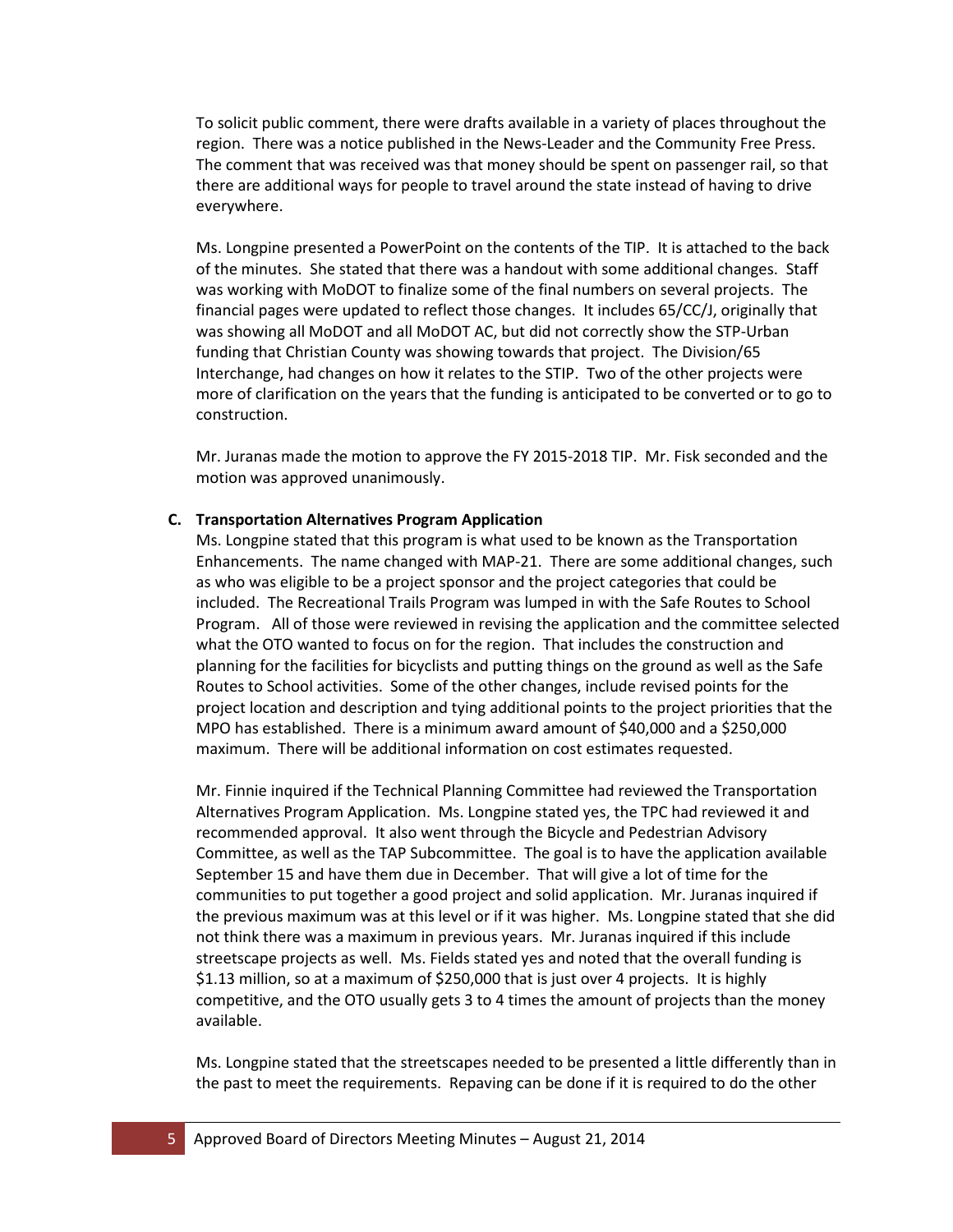elements. There will be more information provided on the questions when the applications are made available.

Mr. Finnie made the motion to approve the FY 2014 and FY 2015 Transportation Alternative Program Funding Application. Mr. Krischke seconded and the motion was carried unanimously.

#### **D. OTO Growth Trends Report**

Mr. Owens presented the OTO Growth Trends Report on PowerPoint that is attached to the minutes.

#### **E. Performance Measures Report**

Ms. Longpine stated that there was a Performance Measures Infographic at each Board Member's place. She presented the Performance Measures Report PowerPoint that is attached to the minutes.

Mr. Lapaglia inquired that when the consistency for the four years is shown as 94 percent, but does that take into consideration the new roads that are out there. In other words, the OTO has more roadways than four years ago. Ms. Longpine stated that there are a few extra miles. Mr. Lapaglia wanted to make sure that the extra roadways did not make a difference. Ms. Longpine stated that the extra roadways are not masking the quality of the roads overall.

# **F. FY 2014-2015 UPWP Amendment One**

Ms. Parks stated that the OTO started a new fiscal year and already needed Amendment Number One for the FY 2015 UPWP. This is from the last Fiscal Year that was just completed. There was a Travel Demand Model in the amount of \$150,000. The fiscal year ended with a balance of \$40,635.00 to be paid on the Travel Demand Model. The OTO did receive a calibrated model by June 30. However, the OTO is still waiting for some additional forecasting, that involves 5 additional scenarios. Once those forecasts are received the contract will be able to be closed out. Since it did not get finished in the last fiscal year, there will be about \$40,000 that will be brought over to the new fiscal year budget. Staff has worked with MoDOT and has a revised Consolidated Planning Grant Agreement to be signed if the Board approves the Amendment. The bottom line is that it would give the OTO an increase of \$32,508.00 in Consolidated Planning Grant Funds. There is a reserve balance from previous year's appropriations so the money is available for this purpose. The Technical Planning Committee reviewed it and recommended approval.

Mr. Fisk made the motion to approve Amendment One to the FY 2015 Unified Planning Work Program. Mr. Krischke seconded and the motion carried unanimously.

#### **G. Year-End Financial Statements 2013-2014 Budget Year**

Mr. Krischke stated that this is the fiscal year end financial statements for Fiscal Year 2013- 2014 which ran July 2013 to June 2014. There is included a Profit and Loss Statement, Balance Sheet, Budget vs. Actual Statement and there is a Progress Report based on the Unified Planning Work Program. The bottom line on the Profit and Loss statement, is that there is net income of \$63,486.62. There is nothing extraordinary in the financials, except that the anticipated revenue was less than projected on the Budget vs. Actual. This is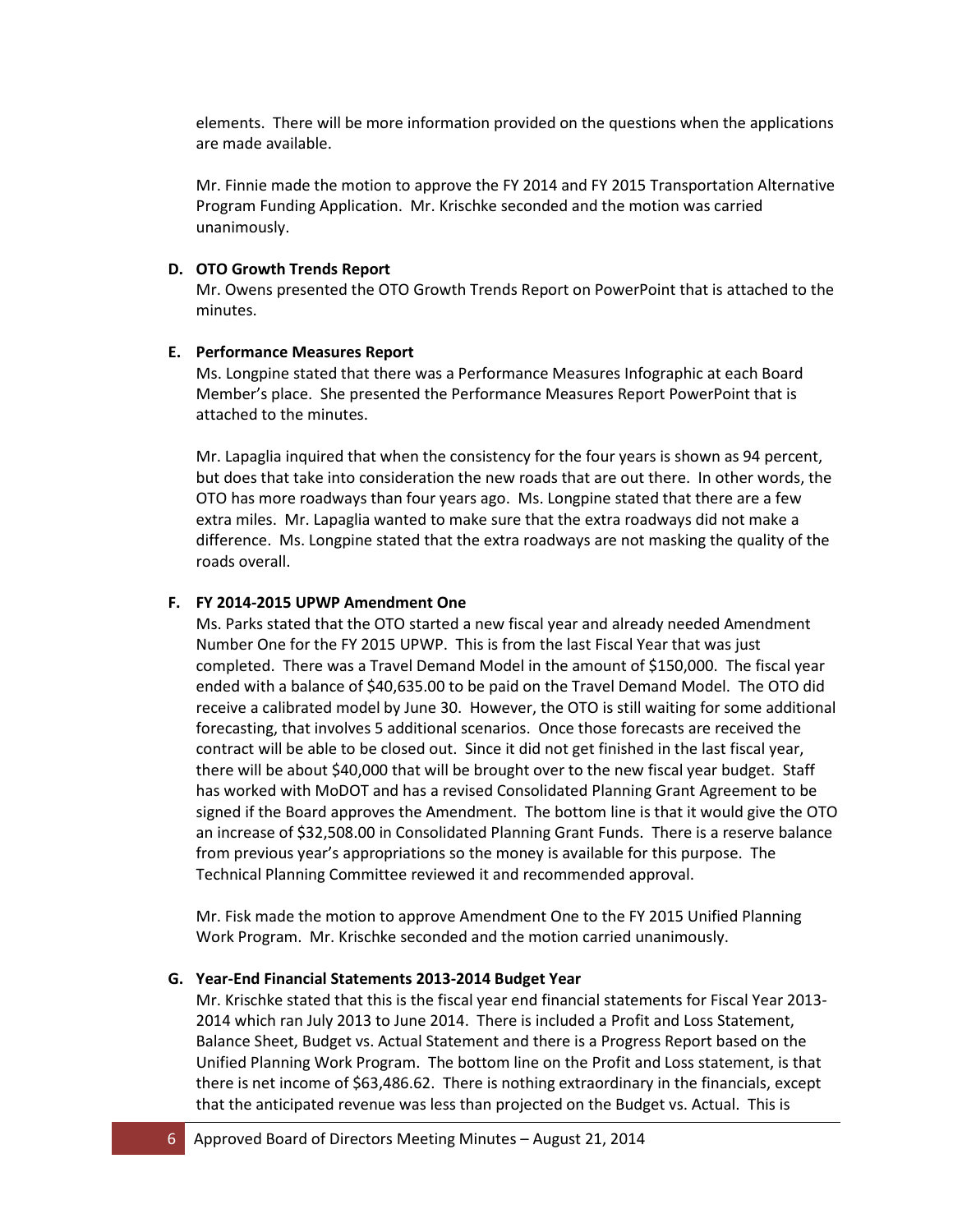partially due to the Travel Demand Model and the travel time units that was not completed. Those items have been moved to the current year work program. That is the reason it is about \$120,000 under budget. This resulted in the same amount not being spent on the expense side.

Staff handed out the same financial statements, but these handouts include the In-Kind and Direct Cost totals. It is a significant amount of Direct Cost that was provided from MoDOT. It does not alter the bottom line, but shows the amount of match funds that the OTO is receiving on the grant. Eighty percent of the OTOs funding comes from the Consolidated Planning Grant and the other twenty percent comes from the Local Jurisdictions Dues. The OTO is undergoing an audit right now that should be wrapped shortly.

Mr. Hamp made the motion to accept the FY 2013-2014 Year-End Financial Report. Mr. Juranas seconded and the motion carried unanimously.

#### **H. Sunshine Law Policy**

Ms. Parks stated that staff looked at the Sunshine Law Policy and decided to make a uniform policy for the OTO office to follow to ensure compliance. The Operations Manager is the Custodian of Records. The public can request copies from the Custodian of Records at any time. Within 3 days, someone from the office will respond to the request letting the public know the fees that apply, if it is a closed record, and the length of time anticipated. The fee schedule is 10 cents per copy and \$20 per hour prorated by the time involved. The OTO can waive this for the public interest.

Closed records are important. The policy outlines reasons for closing records. Employee records in the form of social security numbers or HIPAA are protected. Whenever a record is closed, the Missouri Statute will be cited so the public will know why it is closed. The OTO has always had a policy of posting meetings 24 hours in advance. It is made official in this policy, with a press list that is maintained, the OTO website, and the OTO door. Another area where the OTO Multimedia Coordinator will assist, is with posting meeting notices on OTO's Facebook and Twitter. The same notice is required for electronic meetings. From time to time the OTO has an emergency meeting, where it is hard to gather all the members, so the meeting is conducted electronically. The Sunshine Policy provides a place for the public to watch the meeting. It would be set up in the conference room and also updates posted on the website as the meeting is happening.

There are also occasionally closed meetings to discuss personnel issues. The public will be notified of the statute for closing it. There will be a roll call vote taken of closed meetings. The discussion will be protected and the motion and roll call vote will be made public. There is an allowance of 72 hours though, if it is a matter of discipline to notify the employee who is involved.

OTO also retains copies of emails of the Board or subcommittees when there is a quorum copied on the emails. It is stored to become part of public record if it is requested. The OTO will follow the State of Missouri Record Retention Schedule. Most items that are considered official actions have to be kept indefinitely.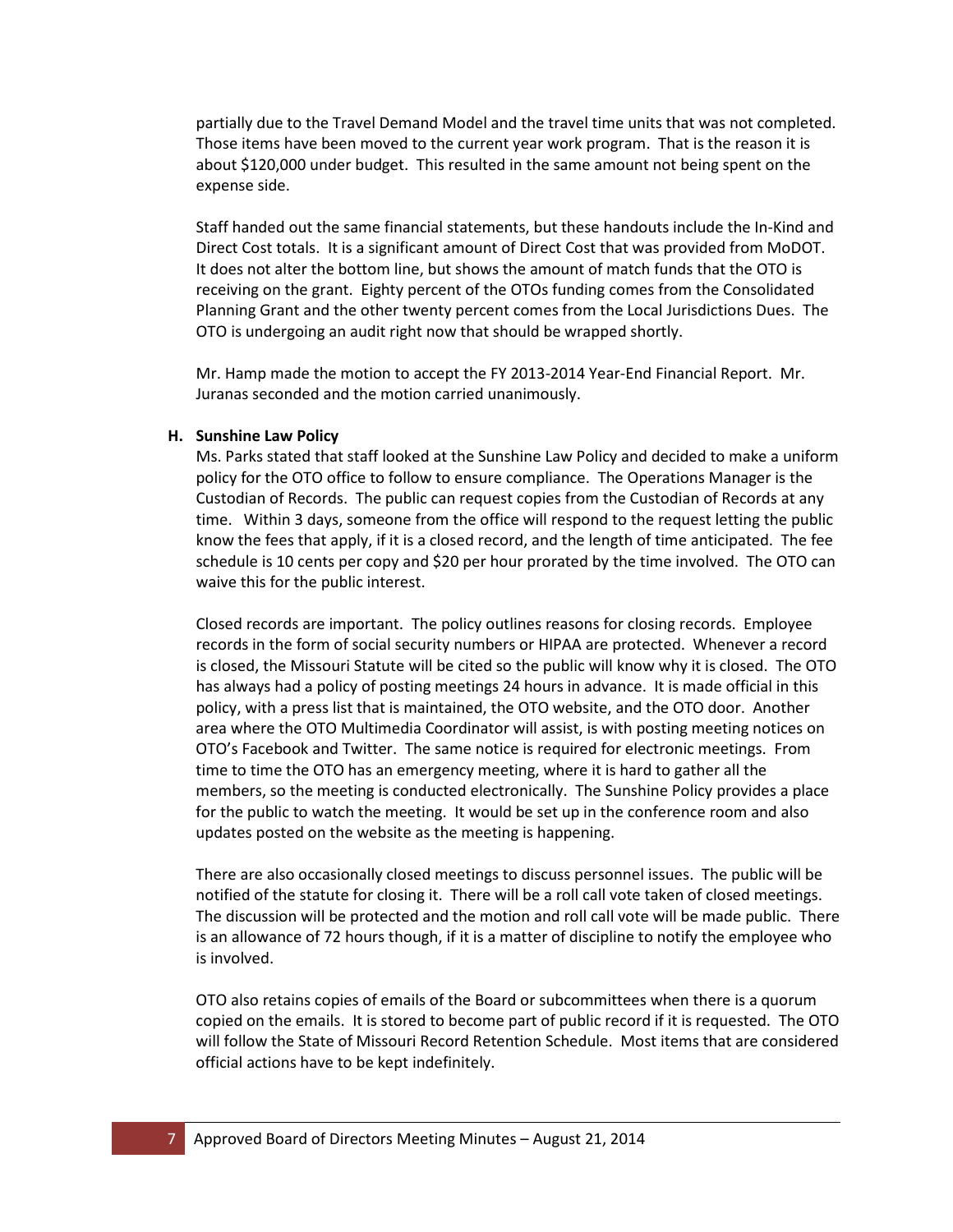Mr. Bengsch inquired what triggers the 72 hours. Ms. Parks stated that is outlined in the policy, that the OTO gets 72 hours if disciplining or firing an individual before the motion is made public. Mr. Bengsch inquired if it was 72 hours was after the action was taken. Ms. Parks stated that was correct.

Mr. Bengsch made the motion to approve the OTO Sunshine Law Policy. Mr. Fisk seconded and the motion was carried unanimously.

## **I. Planning Process Certification**

Ms. Longpine stated that the addition of this agenda item was why there was a revised agenda. This is included in the TIP that is submitted to USDOT each year. Staff wanted to make it an independent motion because it certifies more than the planning process of the TIP. It includes the planning process of the OTO. She outlined the list included in the Certification. She stated that FHWA and FTA also certify the OTO process every 4 years.

Mr. Fisk made the motion to certify that the OTO has complied with the Federal Transportation Planning Process. Mr. Juranas seconded and the motion was approved unanimously.

#### **III. Other Business**

- **A. Board of Directors Member Announcements** None.
- **B. Transportation Issues For Board of Directors Member Review** None.
- **C. Articles for Board of Directors Member Information** No discussion.

# **IV. Adjourn open meeting and call to order closed meeting.**

Mr. Juranas made the motion to adjourn. Mr. Compton seconded and the meeting was adjourned.

# **V. Closed Meeting**

Pursuant to RSMo 610.021(13), closed meetings are permitted for individually identifiable personnel records, performance ratings or records pertaining to employees or applicants for employment.

Mr. Compton made the motion to close the session. Mr. Fisk seconded and the session was closed.

There was discussion on the closed meeting agenda.

Mr. Finnie made the motion to approve a 4 percent raise for Ms. Fields, Executive Director, as outlined for exceeding expectations. Mr. Compton seconded. A roll call vote was taken and all present voted in favor.